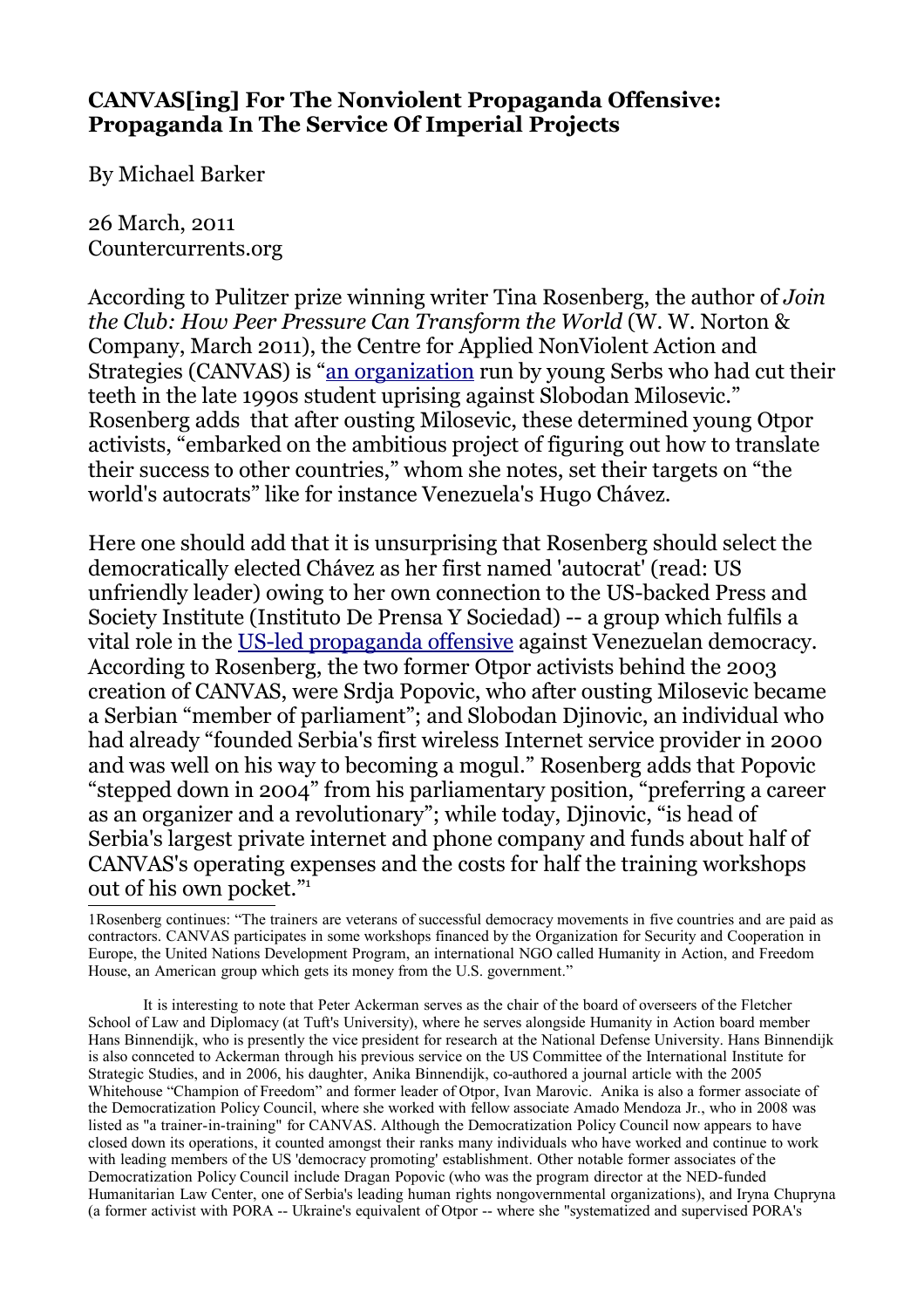What remains unmentioned in Rosenberg's mammoth CANVAS puff piece are any details about CANVAS's close affiliation to Peter Ackerman's 'democracy promoting' International Center on Nonviolent Conflict (ICNC), which arise through their former employment of numerous members of the ICNC's advisory board (including the board's chairman Professor Stephen Zunes).[2](#page-1-0) Writing in 2008 in response to Zunes' floundering defense of the ICNC, John Bellamy Foster points out that:

["Ackerman is](http://mrzine.monthlyreview.org/2008/foster170108.html) not only a founding director of the ICNC and sits on the Freedom House board, but is also a director, along with the likes of Colin Powell, of the "imperial brain trust," the Council on Foreign Relations (CFR -- where [former CIA Director James] Woolsey is also a prominent member). Ackerman sits on the key advisory committee of the CFR's Center for Preventive Action, devoted to overthrowing governments opposed by Washington by political means (or where this is not practicable, using political low intensity warfare to soften them up for military intervention). The CPA is headed by Reagan's former chairman of the joint chiefs of staff, General John W. Vessey, who oversaw the invasion of Grenada. The members of the advisory committee of the CPA, including Ackerman himself, have all been heavily involved in helping to fulfill US war aims in Yugoslavia, and the Center has recently focused on overturning Chavez's government in Venezuela (see John Bellamy Foster, 'The Latin American Revolt,' *Monthly Review*, July August 2007). On top of all of this Ackerman is a director of the right-wing US Institute of Peace, which is connected directly through its chair J. Robinson West to the National Petroleum Council, which includes CEOs of all the major U.S. energy corporations. On the domestic front, Ackerman has been working with the Cato Institute to privatize Social Security. His colleague Woolsey is playing a key role in the Scooter Libby Defense Trust."

Neither do we learn from Rosenberg about Popovic's other far from revolutionary commitments, such as his being the president of the Serbianbased free-market outfit the Ecotopia Fund: or that Popovic is also an associate of International Communications Partners, where he serves alongside a former general manager of the Oil Industry of Serbia, and the international banker/private equity expert, Nikola Zivanovic (who is the chair of the Ecotopia Fund).

Intriguingly, of the fifteen clients listed on International Communications Partners web site, one is a company called H Oil and Mineral Limited, a "specialist oil, gas and mineral exploration, development and trading company

external contacts"). These connections were previously explored in my 2010 article ["Mother Jones and the Defence of](http://www.swans.com/library/art16/barker47.html%20) Liberal Elites.'

<span id="page-1-0"></span><sup>2</sup> Michael Barker, ["Blinded By People Power: Stephen Zunes on the Ousting of Dictators,](http://www.swans.com/library/art17/barker74.html)" Swans Commentary, March 14, 2011.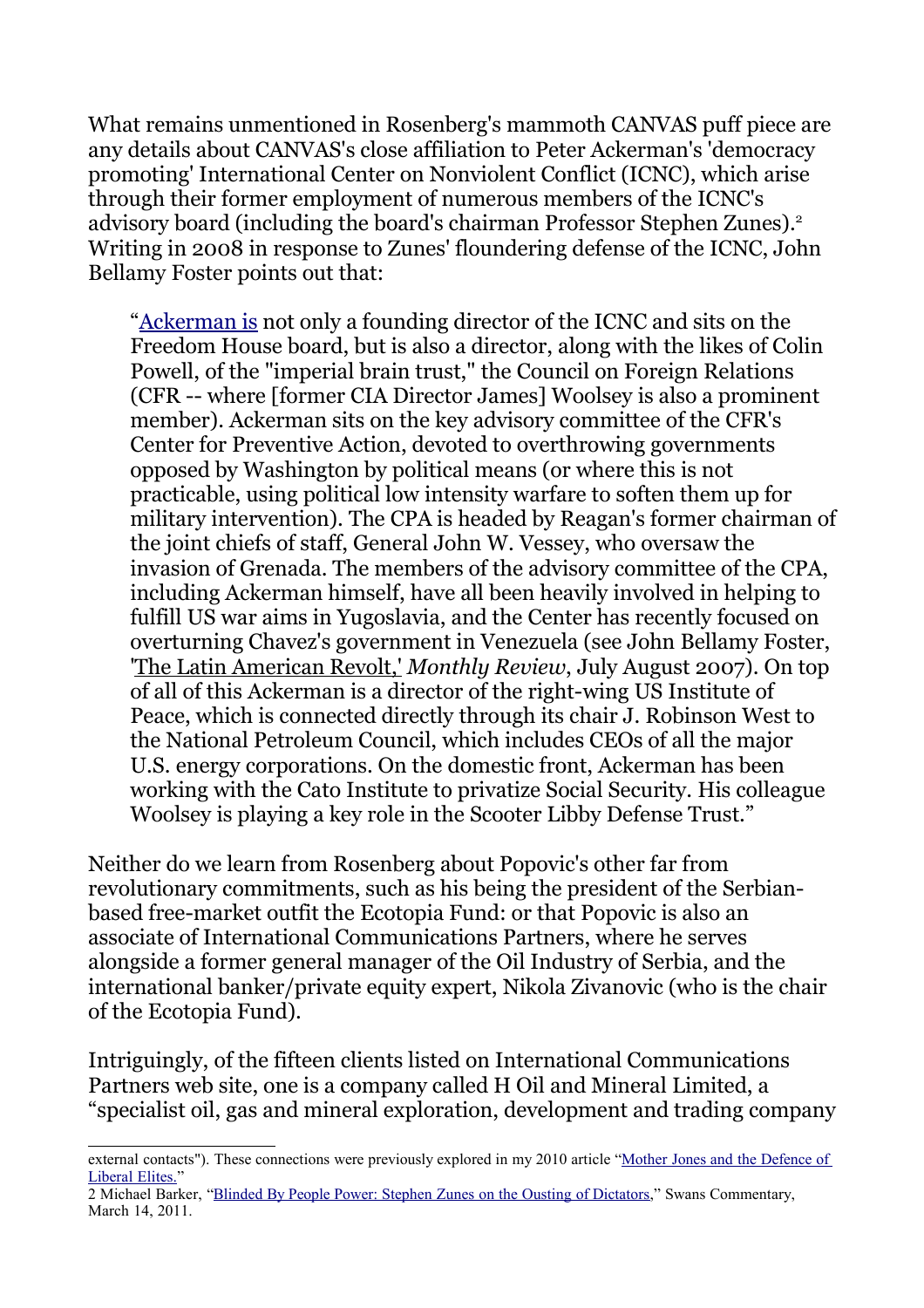of the H Oil Group." At present they apparently seek "to acquire, or co-invest with our strategic partners, in oil, gas and mineral exploration assets throughout Africa," with a primary focus on four countries, the Democratic Republic of the Congo, Sudan, Nigeria, and Angola.<sup>[3](#page-2-0)</sup>

Given the high level of importance that the US 'democracy promoting' establishment attaches to manipulating foreign media systems --a subject I examined in depth within my [Ph.D. thesis](http://michaeljamesbarker.wordpress.com/thesis-outline/) -- it is notable that both CANVAS cofounders are successful media capitalists. It is perhaps no coincidence that fellow media mogul and leading proponent of imperial nonviolence, Mark Palmer, thus played an important role in providing the ideological justification for the formation of CANVAS. Palmer did this by publishing *Breaking the Real Axis of Evil: How to Oust the World's Last Dictators by 2025* (Rowman & Littlefield, 2003), a book that has proved influential within US foreign policy circles.

In this book -- which Palmer makes clear is "Most of all, ... is about intervention" -- it is critical to recall that Palmer himself was a founding board member of the imperialist National Endowment for Democracy, and was vice chairman of Freedom House (an important funder of CANVAS's work) when he actually wrote *Breaking the Real Axis of Evil.[4](#page-2-1)* In essence, Palmer's book develops the idea that "democrats must develop the political and economic tools and techniques for the nonviolent overthrow of their oppressors." In this light, he sees the US government as the natural ally of democrats, and seeks to refine what he refers to as the "misguided common wisdom" of the national security state which (he says) "gave rise to many of the great blunders of the cold war": that is, encouraged the US to support dictator's not democrats. He suggests that: "By attempting to base US security on tyranny in other parts of the world, the practitioners of foreign policy common wisdom not only failed but also undermined American credibility worldwide."[5](#page-2-2) The key then, in his mind anyway, is to utilize the power of nonviolence to strengthen US national security objectives, in a manner which has the additional bonus of providing

<span id="page-2-0"></span><sup>3</sup> H Oil and Mineral Limited's management is currently headed by their emeritus chair, Jacques Hachuel -- a former co-founder of a major privately-owned mining and commodities company, known as Marc Rich and Company, which now goes by the name Glencore International. (Marc Rich and Company was founded by billionaire financier Marc Rich, whose long serving [personal lawyer](http://www.antiwar.com/justin/jspecial100203.html) (1985-2000) was Lewis "Scooter" Libby -- Scooter bing the Chief of Staff to US Vice President Dick Chaney in the George W. Bush administration.) Glencore's Director-General, Willie Strothotte, is the former chair now board member of Xstrata; while their CEO, Ivan Glasenberg also serves on Xstrata's board of directors where they sit alongside some the world's most rapacious plunderers of Africa's natural resources. The two other members of H Oil and Mineral Limited's senior management team both formerly served as high ranking executives at the Spanish-Argentine oil and gas giant Repsol YPF.

<span id="page-2-1"></span><sup>4</sup> According to a Beth Sims, the National Endowment for Democracy's "creation [in 1983] represented the culmination of efforts by a tightly woven group of intelligence experts, neoconservative ideologues, and representatives from the national committees of the two political parties, the AFL-CIO, and the US Chamber of Commerce." "Founded in 1941," Sims describes the closely affiliated Freedom House as "a neoconservative clearinghouse, research institute, and documentation center with a selective interest in international humans rights and political freedoms.'

<span id="page-2-2"></span>Beth Sims, "National Endowment for Democracy (NED): A Foreign Policy Branch Gone Awry," A Policy Report by the Council on Hemispheric Affairs and the Inter-Hemispheric Education Resource Center, 1990, p.9, p.67. 5 Palmer, *Breaking the Real Axis of Evil*, p.xx, p.19, p.23, p.24.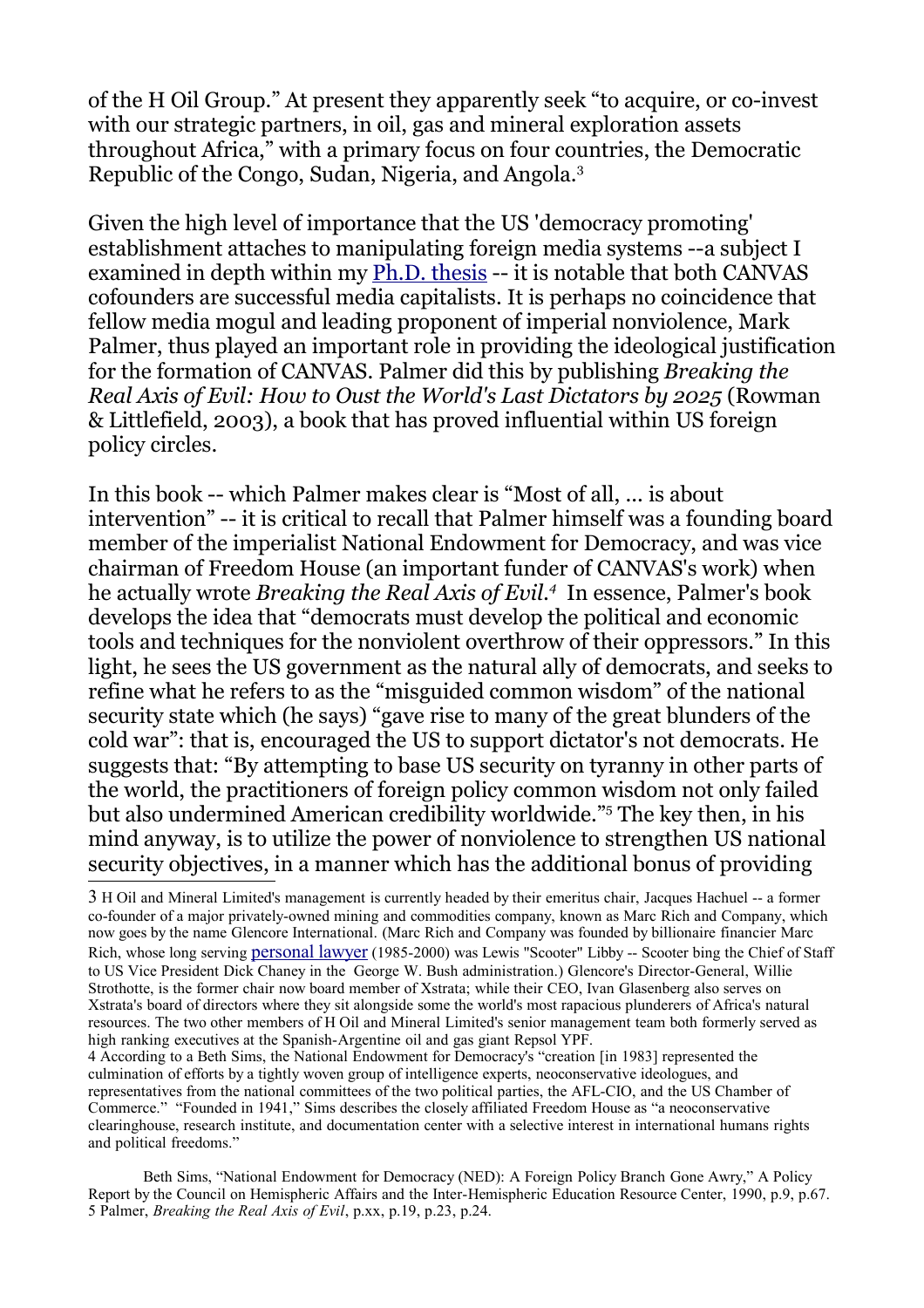rhetorical cover for imperialism.

Palmer's book is particularly relevant to understanding CANVAS's modus operandi, as within it's pages he suggests that a "US Center to Oust Dictators" should be set up to lobby for and coordinate the newly emergent nonviolent stream of interventions pioneered by the 'democracy promotion' establishment. In this instance, Palmer clearly envisaged that such a group would be the political companion organization to Peter Ackerman's more theoretically inclined International Center on Nonviolent Conflict: Ackerman, as noted earlier, being an influential theorist of nonviolence and board member of the Council on Foreign Relations, and former chairman of the neoconservative stronghold, Freedom House. Indeed, Palmer points out how Ackerman's group (which was formed in 2001), actually co-sponsored a workshop with Freedom House which brought together "activists from sixteen countries, from successful campaigns and those still under way," to create what Palmer refers to as a *Two-Stage Campaign to Oust Dictators*. [6](#page-3-0)

Yet although such imperial campaigns to oust 'dictators' clearly rely upon nonviolent activism, Palmer makes it abundantly clear that external support is just as critical, if not more so. Thus in his consideration of the ouster of Milosevic in 2000, he writes that after "NATO bombing clearly weakened his credibility," "a student organization called Otpor ("Resistance" in Serbian) picked itself up and brushed itself off-and proceeded to jump-start" a revolution.

"While their energy and ingenuity were entirely homegrown, their funding was not. Accepting support from any source, foreign or domestic, willing to provide it, Otpor and other oppositionists-including independent media, unions, and other pro-democracy groups-took up to \$20 million from Western sources. The latter included such organizations as the Open Society Institute, Freedom House, the American Center for Labor Solidarity, the Center for International Private Enterprise, the Institute for Democracy in Eastern Europe, the German Marshall Fund, the International Research and Exchanges Board, the International Foundation for Election Systems, Star-Delphi Women's Network, Network of East-West Women, the American Bar Association's Central and East European Law Initiative, World Learning, the US Institute of Peace, the National Endowment for Democracy, the International Republican Institute, and the National Democratic Institute. Numerous European funders and organizations also reached serious levels of participation, including the British Foreign Office; the German foreign ministry; all the German party foundations; the Netherlands foreign ministry; the governments of Switzerland, Sweden, Norway, Greece, Hungary, Canada, Denmark, Luxembourg, and the Czech Republic; Press

<span id="page-3-0"></span><sup>6</sup> Palmer, *Breaking the Real Axis of Evil*, p.62, p.152.